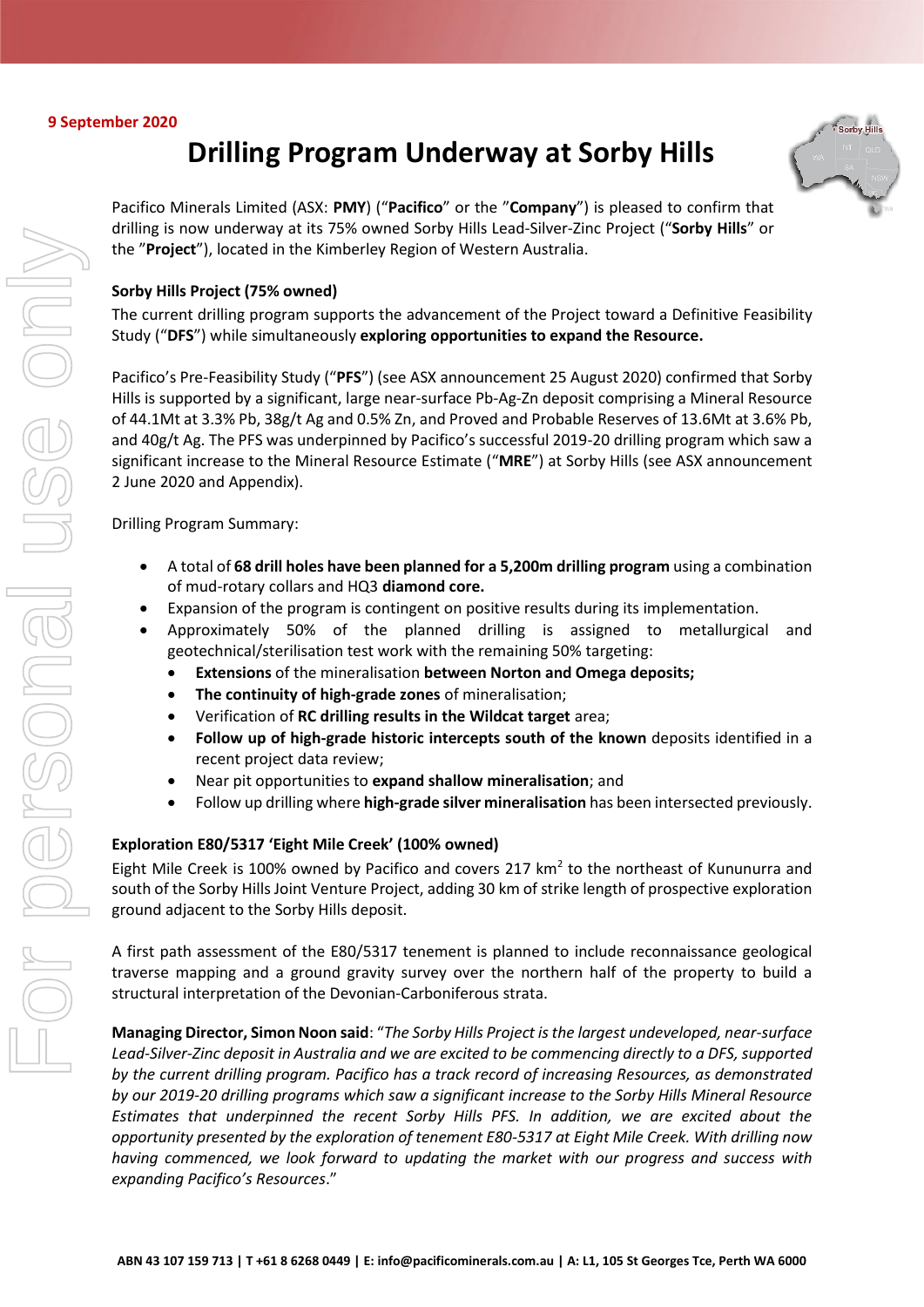## **APPENDIX**

Pacifico's successful 2019/2020 drilling program resulted in a significant increase in the MRE at the Sorby Hills Project which underpinned the Company's recent PFS.

|                | <b>Measured</b> |              |                    |              | <b>Indicated</b> |                  |                    |           | Inferred       |           |             |              | <b>Total</b> |              |             |           |
|----------------|-----------------|--------------|--------------------|--------------|------------------|------------------|--------------------|-----------|----------------|-----------|-------------|--------------|--------------|--------------|-------------|-----------|
| <b>Deposit</b> | Mt              | Pb<br>$(\%)$ | <b>Ag</b><br>(g/t) | Zn<br>$(\%)$ | Mt               | Pb<br>$(\%)$     | <b>Ag</b><br>(g/t) | Zn<br>(%) | Mt             | Pb<br>(%) | Ag<br>(g/t) | Zn<br>$(\%)$ | <b>Mt</b>    | Pb<br>$(\%)$ | Ag<br>(g/t) | Zn<br>(%) |
| A              |                 |              |                    |              |                  |                  |                    |           | 0.6            | 6.1       | 32          | 1.2          | 0.6          | 6.1          | 32          | 1.2       |
| B              | 0.5             | 4.3          | 24                 | 0.3          | 1.3              | 4.               | 24                 | 0.3       | $\overline{a}$ |           |             | ٠            | 1.8          | 4.3          | 24          | 0.3       |
| Omega          | 4.2             | 4.3          | 45                 | 0.4          | 9.2              | 3.2              | 29                 | 0.4       | 2.5            | 3.0       | 23          | 0.6          | 15.8         | 3.5          | 32          | 0.4       |
| <b>Norton</b>  | 2.4             | 4.3          | 83                 | 0.3          | 2.2              | 3.4              | 38                 | 0.5       | 16.0           | 2.5       | 30          | 0.4          | 20.6         | 2.8          | 37          | 0.4       |
| Alpha          |                 |              |                    |              | 1.0              | 2.8              | 50                 | 0.6       | 1.0            | 3.4       | 85          | 1.4          | 2.0          | 3.1          | 67          | 1.0       |
| <b>Beta</b>    |                 |              |                    |              |                  |                  |                    | ۰         | 3.3            | 4.6       | 61          | 0.4          | 3.3          | 4.6          | 61          | 0.4       |
| <b>Total</b>   | 7.1             | 4.3          | 57                 | 0.4          | 13.7             | $3.\overline{3}$ | 31                 | 0.4       | 23.4           | 3.00      | 36          | 0.5          | 44.1         | 3.3          | 38          | 0.5       |

## **Table: Mineral Resource estimate. Reported above a cut-off of 1% Pb (Pb domains only)**

*Notes. 1. The information is extracted from the report entitled "Mineral Resource Update Sorby Hills Pb-Ag-Zn Project" released on 2 June 2020 and is available to view o[n www.pacificominerals.com.au/.](http://www.pacificominerals.com.au/)*

*2. Tonnes and grade are rounded.*



## **Figure: Increases in MRE at Sorby Hills Since Acquisition**

*The Board of Directors have authorised this announcement for release to the market.* 

## **FOR FURTHER INFORMATION PLEASE CONTACT:**

Simon Noon Managing Director Phone: +61 (0)8 6268 0449 Email: [info@pacificominerals.com.au](mailto:info@pacificominerals.com.au)